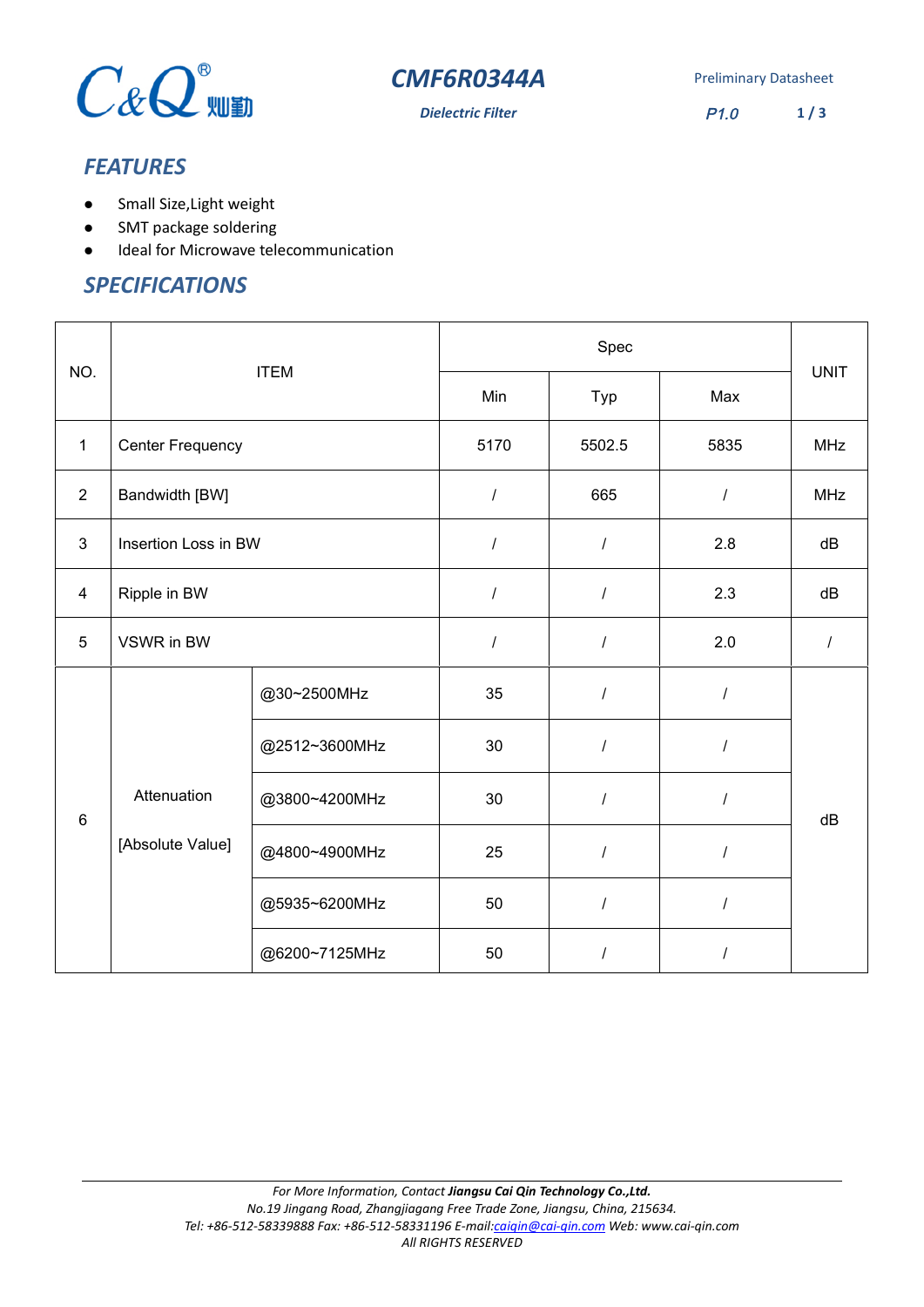

**CMF6R0344A** Preliminary Datasheet

*Dielectric Filter* P1.0 **2 / 3**

# *OUTLINE DRAWING*



# *FOOTPRINT*